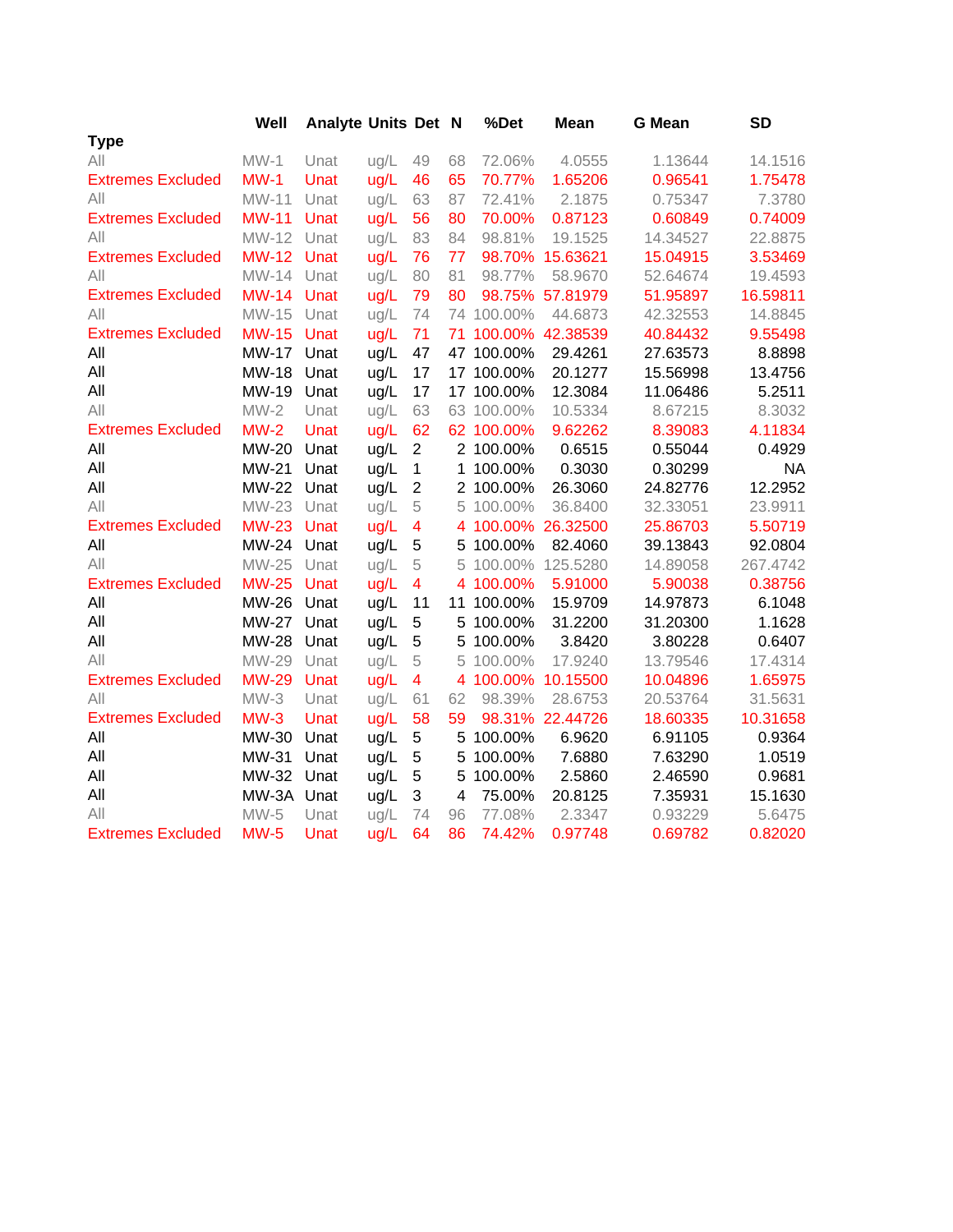| Mean + 2 SD | Q 25     | <b>Median</b> | Q 75     | <b>Min Conc</b> | <b>Max Conc</b> | <b>Min RL</b> | <b>Max RL</b> |
|-------------|----------|---------------|----------|-----------------|-----------------|---------------|---------------|
| 32.3586     | 0.50000  | 1.02239       | 2.9925   | 0.14925         | 107.4627        | 0.3           | 1.0           |
| 5.1616      | 0.50000  | 1.00000       | 2.2388   | 0.14925         | 10.0000         | 0.3           | 1.0           |
| 16.9435     | 0.40000  | 0.81000       | 1.2090   | 0.14925         | 51.4925         | 0.3           | 1.0           |
| 2.3514      | 0.37910  | 0.74627       | 1.0474   | 0.14925         | 3.3500          | 0.3           | 1.0           |
| 64.9274     | 14.16418 | 15.85000      | 17.9104  | 0.14925         | 177.0000        | 0.3           | 1.0           |
| 22.7056     | 14.17910 | 15.80000      | 17.7000  | 3.00000         | 25.2985         | 0.3           | 1.0           |
| 97.8855     | 49.25373 | 59.80000      | 69.0000  | 0.70746         | 150.7463        | 0.3           | 1.0           |
| 91.0160     | 48.65672 | 59.75000      | 68.8284  | 0.70746         | 98.0000         | 0.3           | 1.0           |
| 74.4564     | 38.50746 | 43.90000      | 49.2000  | 7.31343         | 116.4179        | 0.3           | 1.0           |
| 61.4953     | 37.76119 | 43.00000      | 48.8000  | 7.31343         | 61.9403         | 0.3           | 1.0           |
| 47.2057     | 24.92537 | 29.25373      | 35.6000  | 4.62687         | 46.8000         | 0.3           | 1.0           |
| 47.0788     | 11.41791 | 14.34328      | 27.7000  | 2.68657         | 42.8000         | 0.3           | 1.0           |
| 22.8107     | 9.49254  | 11.60000      | 14.0000  | 2.13433         | 25.3731         | 0.3           | 1.0           |
| 27.1398     | 6.70000  | 10.14925      | 12.2388  | 1.00000         | 67.0000         | 0.3           | 1.0           |
| 17.8593     | 6.70000  | 10.12687      | 12.0000  | 1.00000         | 18.0000         | 0.3           | 1.0           |
| 1.6372      | 0.30299  | 0.65149       | 1.0000   | 0.30299         | 1.0000          | 0.3           | 1.0           |
| <b>NA</b>   | 0.30299  | 0.30299       | 0.3030   | 0.30299         | 0.3030          | 0.3           | 1.0           |
| 50.8964     | 17.61194 | 26.30597      | 35.0000  | 17.61194        | 35.0000         | 0.3           | 1.0           |
| 84.8222     | 24.60000 | 29.50000      | 31.8000  | 19.40000        | 78.9000         | 0.3           | 1.0           |
| 37.3394     | 22.00000 | 27.05000      | 30.6500  | 19.40000        | 31.8000         | 0.3           | 1.0           |
| 266.5667    | 9.72000  | 46.00000      | 126.0000 | 7.31000         | 223.0000        | 0.3           | 1.0           |
| 660.4764    | 5.87000  | 5.99000       | 6.3600   | 5.42000         | 604.0000        | 0.3           | 1.0           |
| 6.6851      | 5.64500  | 5.93000       | 6.1750   | 5.42000         | 6.3600          | 0.3           | 1.0           |
| 28.1804     | 10.70000 | 12.60000      | 22.7000  | 9.48000         | 26.0000         | 0.3           | 1.0           |
| 33.5455     | 30.70000 | 30.70000      | 31.5000  | 30.10000        | 33.1000         | 0.3           | 1.0           |
| 5.1234      | 3.46000  | 3.75000       | 3.8900   | 3.22000         | 4.8900          | 0.3           | 1.0           |
| 52.7868     | 9.52000  | 11.40000      | 11.6000  | 8.10000         | 49.0000         | 0.3           | 1.0           |
| 13.4745     | 8.81000  | 10.46000      | 11.5000  | 8.10000         | 11.6000         | 0.3           | 1.0           |
| 91.8014     | 16.41791 | 22.38806      | 32.8358  | 0.50000         | 219.0000        | 0.3           | 1.0           |
| 43.0804     | 15.00000 | 21.94030      | 30.9000  | 0.50000         | 41.3000         | 0.3           | 1.0           |
| 8.8348      | 6.36000  | 6.87000       | 7.7900   | 5.79000         | 8.0000          | 0.3           | 1.0           |
| 9.7919      | 7.25000  | 7.27000       | 8.0400   | 6.56000         | 9.3200          | 0.3           | 1.0           |
| 4.5221      | 2.05000  | 2.16000       | 2.6600   | 1.83000         | 4.2300          | 0.3           | 1.0           |
| 51.1385     | 9.92500  | 23.95000      | 31.7000  | 0.15000         | 35.2000         | 0.3           | 1.0           |
| 13.6297     | 0.50000  | 0.85224       | 1.6791   | 0.04000         | 48.5075         | 0.3           | 1.0           |
| 2.6179      | 0.50000  | 0.72813       | 1.2000   | 0.04000         | 4.7000          | 0.3           | 1.0           |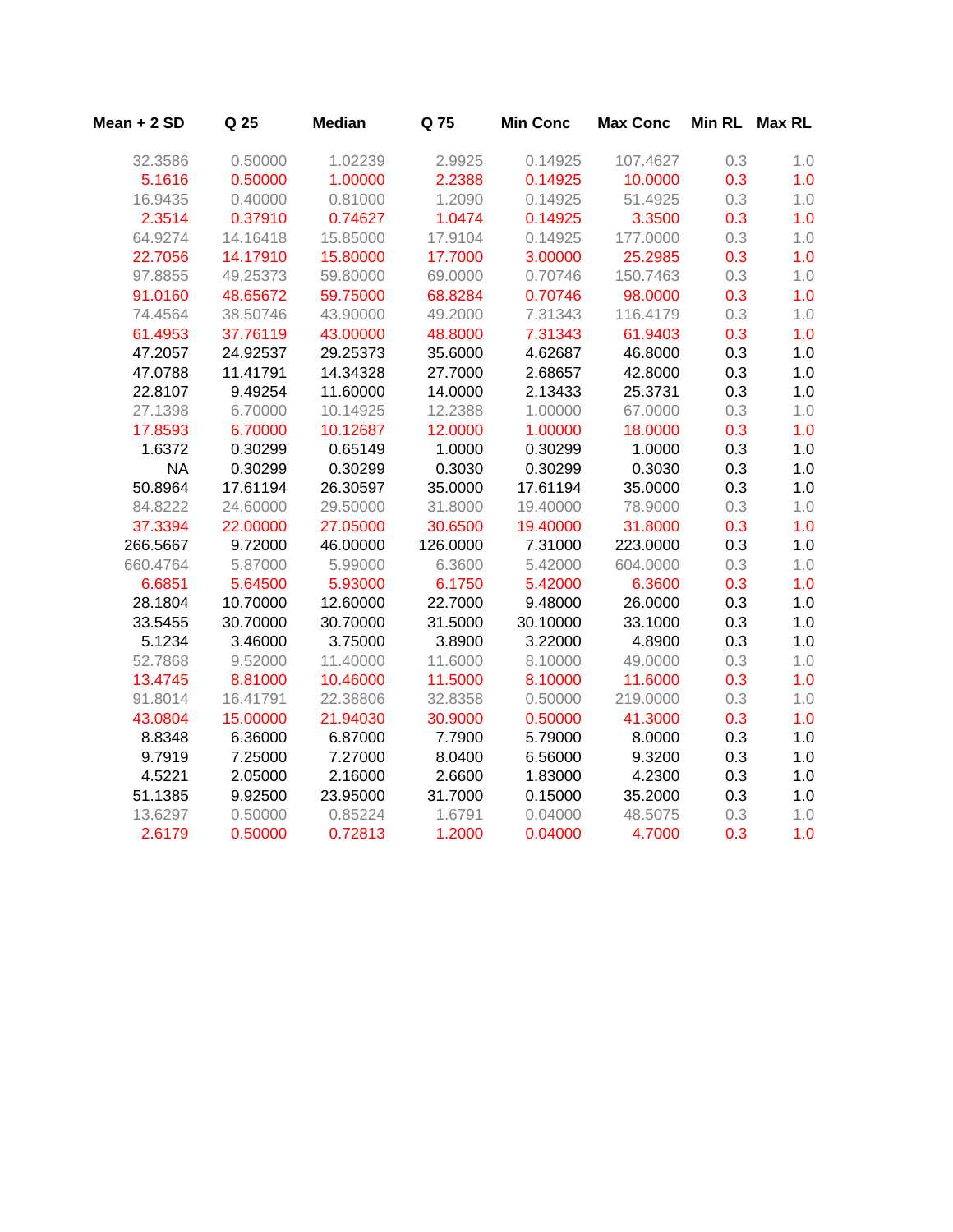| Range     | Skew       | 95UCL     |           |           |           |           |
|-----------|------------|-----------|-----------|-----------|-----------|-----------|
|           |            |           | W-norm    | p-norm    | W-log     | p-log     |
| 107.3134  | 6.51651    | 7.4809    | 0.245804  | 0.000000  | 0.945482  | 0.004978  |
| 9.8507    | 2.15519    | 2.0869    | 0.774829  | 0.000000  | 0.955921  | 0.021104  |
| 51.3433   | 6.28349    | 3.7599    | 0.230522  | 0.000000  | 0.909923  | 0.000016  |
| 3.2007    | 1.64231    | 1.0359    | 0.820445  | 0.000000  | 0.920160  | 0.000097  |
| 176.8507  | 5.82548    | 24.1193   | 0.327954  | 0.000000  | 0.594320  | 0.000000  |
| 22.2985   | $-0.91978$ | 16.4385   | 0.904155  | 0.000026  | 0.680005  | 0.000000  |
| 150.0388  | 0.56654    | 63.2698   | 0.878136  | 0.000001  | 0.509479  | 0.000000  |
| 97.2925   | $-1.05717$ | 61.5135   | 0.924515  | 0.000156  | 0.480869  | 0.000000  |
| 109.1045  | 1.99460    | 48.1358   | 0.807111  | 0.000000  | 0.808366  | 0.000000  |
| 54.6269   | $-0.96684$ | 44.6470   | 0.948496  | 0.005604  | 0.728721  | 0.000000  |
| 42.1731   | $-0.47120$ | 32.0362   | 0.977885  | 0.507872  | 0.819489  | 0.000004  |
| 40.1134   | 0.65994    | 27.0562   | 0.879445  | 0.031145  | 0.916056  | 0.126641  |
| 23.2388   | 0.73878    | 15.0083   | 0.944854  | 0.380356  | 0.850763  | 0.011016  |
| 66.0000   | 5.13576    | 12.6245   | 0.556072  | 0.000000  | 0.877909  | 0.000015  |
| 17.0000   | $-0.16395$ | 10.6685   | 0.982320  | 0.511562  | 0.842315  | 0.000001  |
| 0.6970    | <b>NA</b>  | 5.0797    | <b>NA</b> | <b>NA</b> | <b>NA</b> | <b>NA</b> |
| <b>NA</b> | <b>NA</b>  | <b>NA</b> | <b>NA</b> | <b>NA</b> | <b>NA</b> | <b>NA</b> |
| 17.3881   | <b>NA</b>  | 136.7741  | <b>NA</b> | <b>NA</b> | <b>NA</b> | <b>NA</b> |
| 59.5000   | 2.01397    | 66.6289   | 0.740286  | 0.024135  | 0.867254  | 0.255483  |
| 12.4000   | $-0.56319$ | 35.0882   | 0.958175  | 0.767421  | 0.942075  | 0.667018  |
| 215.6900  | 1.07066    | 196.7389  | 0.866435  | 0.252286  | 0.910226  | 0.468948  |
| 598.5800  | 2.23606    | 457.6411  | 0.553415  | 0.000137  | 0.579283  | 0.000326  |
| 0.9400    | $-0.29864$ | 6.5267    | 0.984334  | 0.926934  | 0.980188  | 0.903122  |
| 16.5200   | 0.63211    | 20.0721   | 0.871664  | 0.081430  | 0.900649  | 0.188255  |
| 3.0000    | 1.32006    | 32.6638   | 0.884429  | 0.329867  | 0.891353  | 0.363954  |
| 1.6700    | 1.35304    | 4.6375    | 0.897231  | 0.394773  | 0.931149  | 0.604228  |
| 40.9000   | 2.19783    | 39.5679   | 0.630652  | 0.001554  | 0.739033  | 0.023482  |
| 3.5000    | $-0.58139$ | 12.7960   | 0.893998  | 0.401864  | 0.891703  | 0.391028  |
| 218.5000  | 4.44425    | 36.6908   | 0.518963  | 0.000000  | 0.856004  | 0.000003  |
| 40.8000   | $-0.16542$ | 25.1358   | 0.978578  | 0.382524  | 0.764387  | 0.000000  |
| 2.2100    | $-0.07243$ | 8.1247    | 0.938163  | 0.652980  | 0.940566  | 0.669939  |
| 2.7600    | 1.00154    | 8.9942    | 0.926499  | 0.572699  | 0.946248  | 0.710375  |
| 2.4000    | 1.73627    | 3.7880    | 0.809875  | 0.097294  | 0.877819  | 0.299546  |
| 35.0500   | $-1.04059$ | 44.9403   | 0.942913  | 0.672167  | 0.712606  | 0.016123  |
| 48.4675   | 6.32833    | 3.4790    | 0.356303  | 0.000000  | 0.955139  | 0.002379  |
| 4.6600    | 1.91555    | 1.1533    | 0.825065  | 0.000000  | 0.956153  | 0.005310  |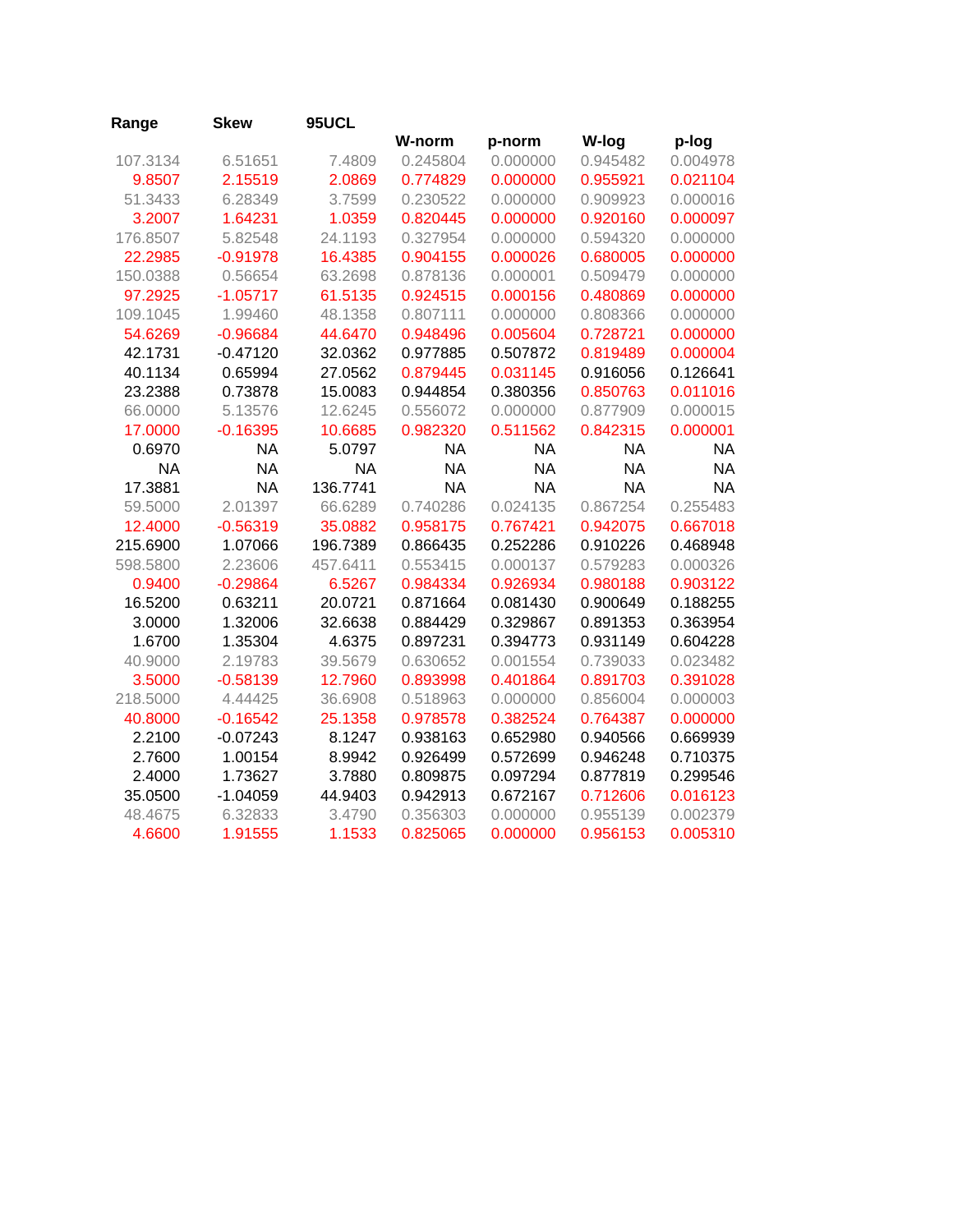|                     |             | Mean $+2$        | <b>Unat Dissolved Unat Dissolved</b> |                 |
|---------------------|-------------|------------------|--------------------------------------|-----------------|
| <b>Distribution</b> | <b>GWQS</b> | <b>SD Exceed</b> | (ug/L)                               | (ug/L) Std.err. |
| Non-parametric      | 30          | Yes              | 0.56369                              | 0.290765        |
| Non-parametric      | 30          | <b>No</b>        | 0.53936                              | 0.297116        |
| Non-parametric      | 30          | No               | 0.43883                              | 0.258233        |
| Non-parametric      | 30          | <b>No</b>        | 0.40599                              | 0.268909        |
| Non-parametric      | 30          | Yes              | 5.46062                              | 0.262651        |
| Non-parametric      | 30          | <b>No</b>        | 13.96736                             | 0.273908        |
| Non-parametric      | 30          | Yes              | 24.48156                             | 0.267302        |
| Non-parametric      | 30          | Yes              | 24.22790                             | 0.268909        |
| Non-parametric      | 30          | Yes              | 39.02925                             | 0.279197        |
| Non-parametric      | 30          | Yes              | 38.06442                             | 0.284805        |
| Normal              | 30          | Yes              | 24.73965                             | 0.346570        |
| Lognormal           | 30          | Yes              | 10.98056                             | 0.549747        |
| Normal              | 30          | <b>No</b>        | 9.24555                              | 0.549747        |
| Lognormal           | 30          | No               | 6.53892                              | 0.301589        |
| <b>Normal</b>       | 30          | <b>No</b>        | 6.44511                              | 0.303902        |
| <b>NA</b>           | 30          | <b>No</b>        | 0.46506                              |                 |
| <b>NA</b>           | 30          | <b>NA</b>        | 0.30299                              |                 |
| <b>NA</b>           | 30          | Yes              | 23.43262                             |                 |
| Lognormal           | 30          | Yes              | 29.37446                             | 0.912871        |
| <b>Normal</b>       | 30          | Yes              | 25.39011                             | 1.014185        |
| Normal              | 30          | Yes              | 18.25887                             | 0.912871        |
| Non-parametric      | 30          | Yes              | 7.34546                              | 0.912871        |
| Normal              | 30          | <b>No</b>        | 5.89069                              | 1.014185        |
| Normal              | 30          | <b>No</b>        | 14.10680                             | 0.660687        |
| Normal              | 30          | Yes              | 31.18632                             | 0.912871        |
| Normal              | 30          | <b>No</b>        | 3.76560                              | 0.912871        |
| Non-parametric      | 30          | Yes              | 11.82499                             | 0.912871        |
| Normal              | 30          | <b>No</b>        | 9.93974                              | 1.014185        |
| Non-parametric      | 30          | Yes              | 10.54560                             | 0.303902        |
| Lognormal           | 30          | Yes              | 10.07281                             | 0.311176        |
| Normal              | 30          | <b>No</b>        | 6.85989                              | 0.912871        |
| Normal              | 30          | <b>No</b>        | 7.58040                              | 0.912871        |
| Normal              | 30          | No               | 2.37016                              | 0.912871        |
| Normal              | 30          | Yes              | 0.58986                              | 1.014185        |
| Non-parametric      | 30          | No               | 0.49155                              | 0.246210        |
| Non-parametric      | 30          | <b>No</b>        | 0.44265                              | 0.259681        |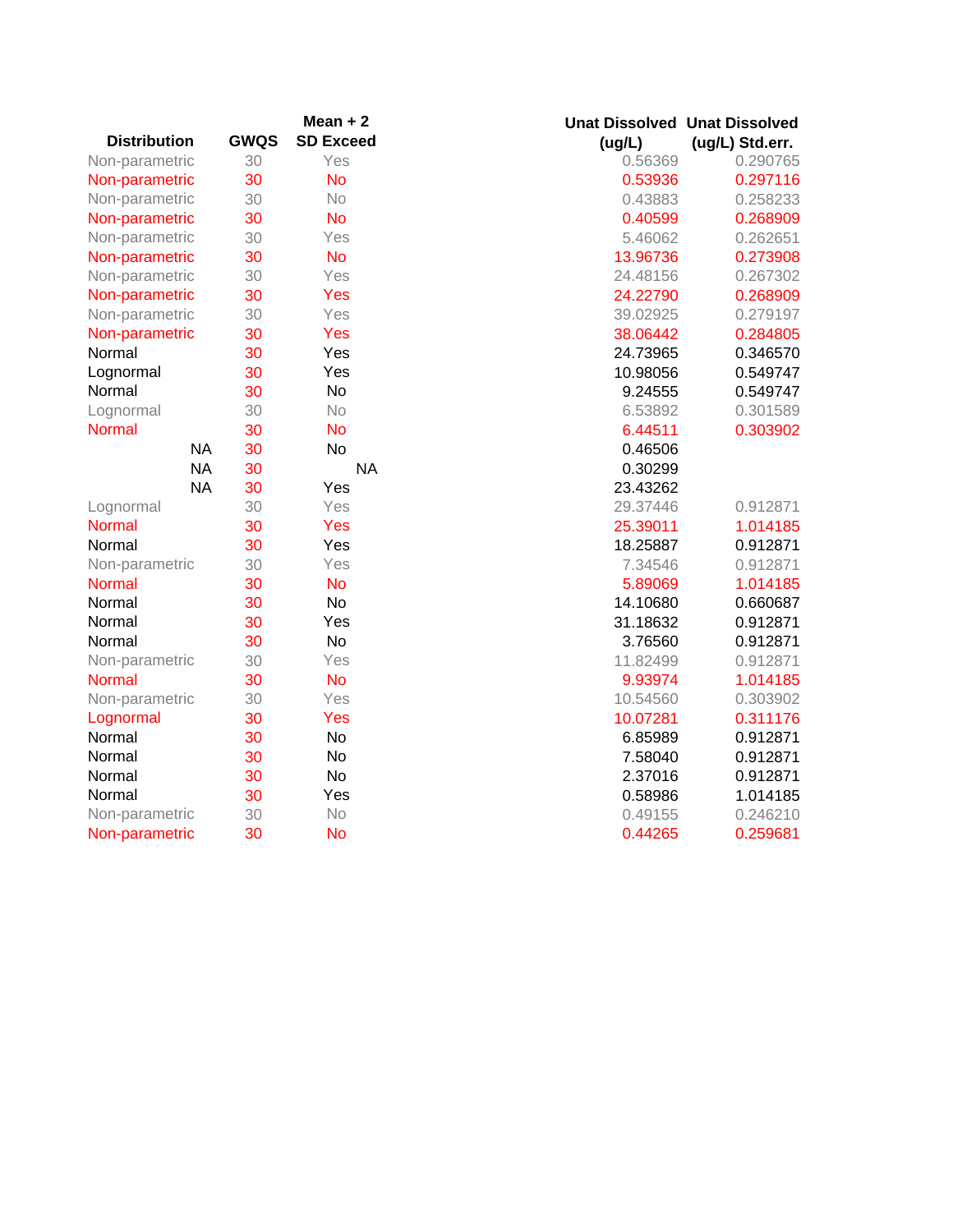|          |          |             |            | Unat Dissolved Unat Dissolved Unat Dissolved Unat Dissolved Unat Dissolved Unat Dissolved |          |
|----------|----------|-------------|------------|-------------------------------------------------------------------------------------------|----------|
| (ug/L)   | (ug/L)   | (ug/L) Mode | (ug/L) Sum | (ug/L) Variance (ug/L) Std.Err.                                                           |          |
| 0.14925  | 10.0000  | 0.50000     | 275.77     | 200.27                                                                                    | 1.7161   |
| 0.14925  | 4.8507   | 0.50000     | 107.38     | 3.079                                                                                     | 0.21765  |
| 0.14925  | 4.0299   | 0.14925     | 190.31     | 54.43                                                                                     | 0.7910   |
| 0.14925  | 2.7836   | 0.14925     | 69.70      | 0.548                                                                                     | 0.08274  |
| 3.28358  | 25.2985  | 15.00000    | 1608.81    | 523.84                                                                                    | 2.4972   |
| 8.35821  | 20.0000  | 15.00000    | 1203.99    | 12.494                                                                                    | 0.40281  |
| 34.10000 | 77.4000  | 49.25373    | 4776.33    | 378.66                                                                                    | 2.1621   |
| 33.46791 | 77.0500  | 49.25373    | 4625.58    | 275.497                                                                                   | 1.85573  |
| 26.86567 | 61.9403  | 43.00000    | 3306.86    | 221.55                                                                                    | 1.7303   |
| 26.86567 | 55.5000  | 43.00000    | 3009.36    | 91.298                                                                                    | 1.13397  |
| 14.14925 | 42.2000  | 27.00000    | 1383.03    | 79.03                                                                                     | 1.2967   |
| 2.68657  | 42.8000  | 39.00000    | 342.17     | 181.59                                                                                    | 3.2683   |
| 2.13433  | 25.3731  | 11.30000    | 209.24     | 27.57                                                                                     | 1.2736   |
| 3.00000  | 17.0000  | 12.00000    | 663.60     | 68.94                                                                                     | 1.0461   |
| 3.00000  | 16.4179  | 12.00000    | 596.60     | 16.961                                                                                    | 0.52303  |
| 0.30299  | 1.0000   |             | 1.30       | 0.24                                                                                      | 0.3485   |
| 0.30299  | 0.3030   | 0.30299     | 0.30       |                                                                                           |          |
| 17.61194 | 35.0000  |             | 52.61      | 151.17                                                                                    | 8.6940   |
| 19.40000 | 78.9000  |             | 184.20     | 575.57                                                                                    | 10.7291  |
| 19.40000 | 31.8000  |             | 105.30     | 30.329                                                                                    | 2.75360  |
| 7.31000  | 223.0000 |             | 412.03     | 8478.79                                                                                   | 41.1796  |
| 5.42000  | 604.0000 |             | 627.64     | 71542.44                                                                                  | 119.6181 |
| 5.42000  | 6.3600   |             | 23.64      | 0.150                                                                                     | 0.19378  |
| 9.48000  | 26.0000  |             | 175.68     | 37.27                                                                                     | 1.8407   |
| 30.10000 | 33.1000  | 30.70000    | 156.10     | 1.35                                                                                      | 0.5200   |
| 3.22000  | 4.8900   |             | 19.21      | 0.41                                                                                      | 0.2865   |
| 8.10000  | 49.0000  |             | 89.62      | 303.85                                                                                    | 7.7955   |
| 8.10000  | 11.6000  |             | 40.62      | 2.755                                                                                     | 0.82987  |
| 4.00000  | 41.3000  |             | 1777.87    | 996.23                                                                                    | 4.0085   |
| 3.00000  | 39.1000  |             | 1324.39    | 106.432                                                                                   | 1.34310  |
| 5.79000  | 8.0000   |             | 34.81      | 0.88                                                                                      | 0.4188   |
| 6.56000  | 9.3200   |             | 38.44      | 1.11                                                                                      | 0.4704   |
| 1.83000  | 4.2300   |             | 12.93      | 0.94                                                                                      | 0.4329   |
| 0.15000  | 35.2000  |             | 83.25      | 229.92                                                                                    | 7.5815   |
| 0.14925  | 10.0000  | 0.50000     | 224.13     | 31.89                                                                                     | 0.5764   |
| 0.14925  | 2.3881   | 0.50000     | 84.06      | 0.673                                                                                     | 0.08844  |